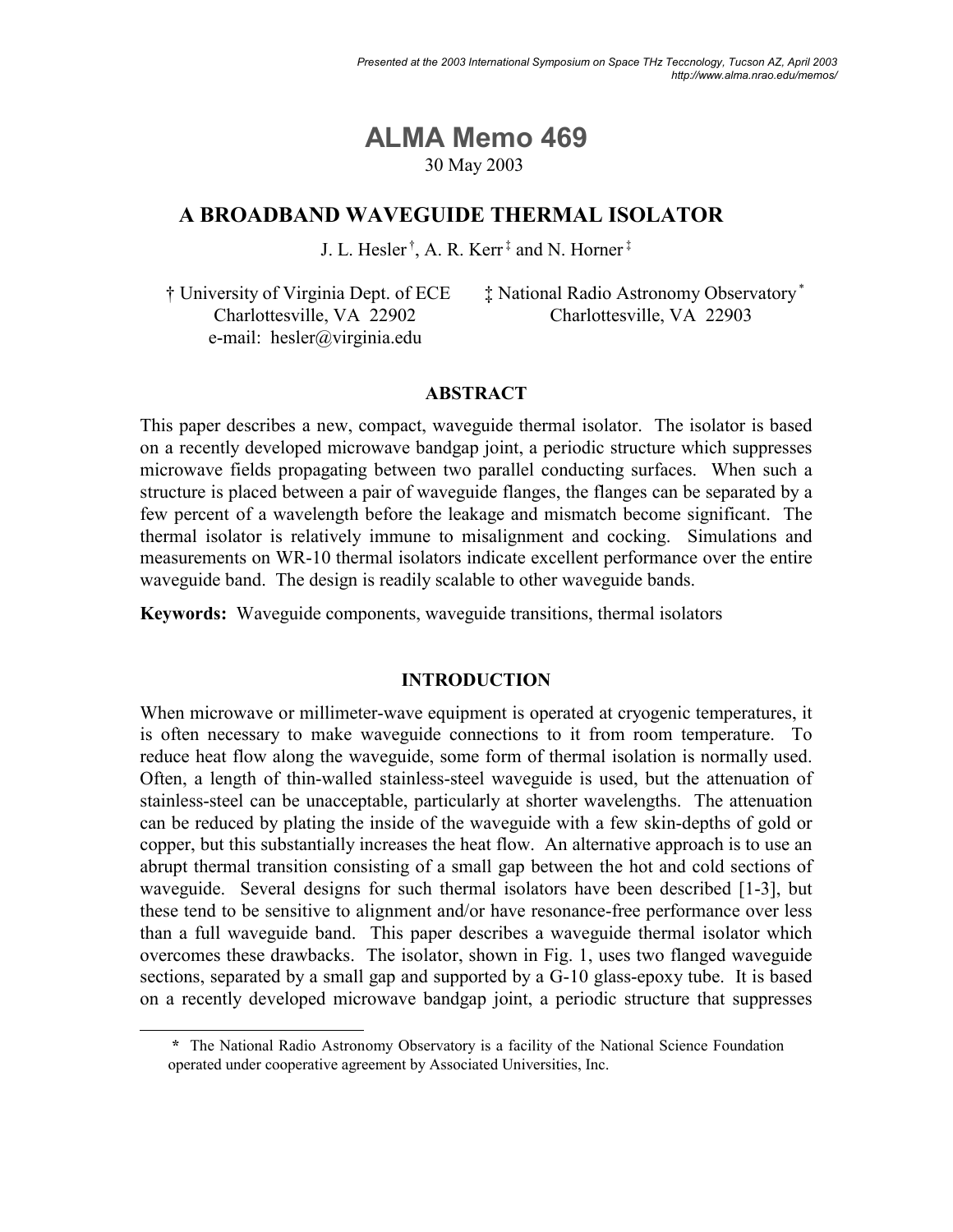microwave fields propagating between two parallel conducting surfaces [4]. When such a bandgap structure is placed between a pair of waveguide flanges, the flanges can be separated by a few percent of a wavelength before the leakage and mismatch become significant. One advantage of this design over other thermal isolators is that it is relatively immune to cocking and misalignment.



**Fig. 1. (a) The two waveguide sections of the isolator, showing the flat flange and the flange with the periodic bandgap structure. (b) The assembled thermal isolator and the individual parts. The waveguide sections are shown on the alignment mandrel used during assembly.**



**Fig. 2. Details of the periodic bandgap array for WR-10 waveguide (0.100" x 0.050"). Dimensions are in inches. The array is machined on only one side of the gap, the opposing flange being of the same diameter but flat.**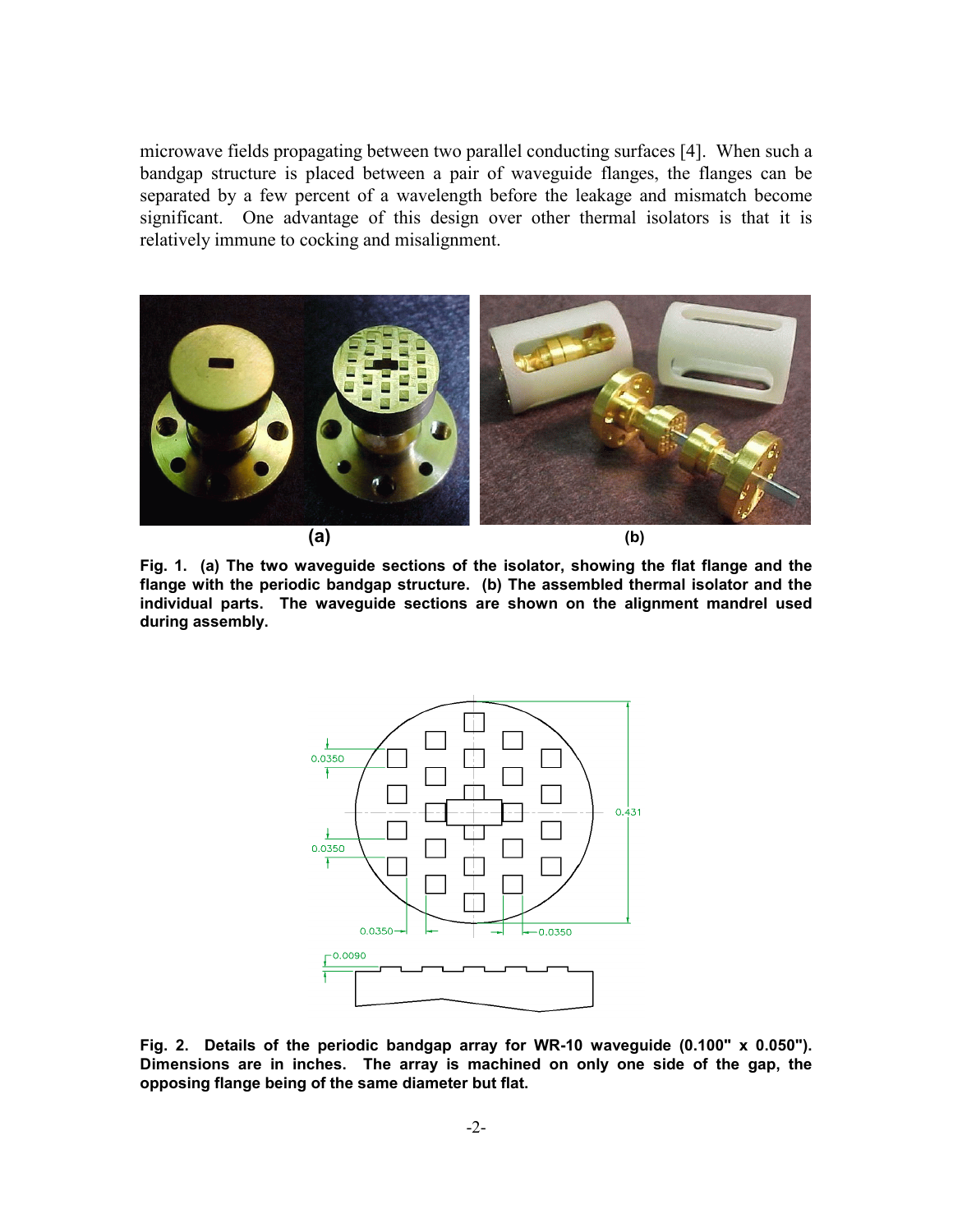#### **DESIGN**

An electromagnetic bandgap structure uses a periodic two-dimensional array of reflecting elements with approximately half-wavelength period. In this application, an array of metal posts is machined on the face of one flange of a pair, as shown in Fig. 1(a). Simulations with various array dimensions and gap widths were performed using QuickWave [5]. For the WR-10 (75-110 GHz) design described here, satisfactory results were obtained with 0.035" square pillars and a pitch of 0.070", adjacent rows being staggered by 0.035", as shown in Fig. 2. Simulation indicates that the height of the posts is not critical. All dimensions can be scaled with wavelength for operation in other bands.



**Fig. 3. Characteristics of the thermal isolator with different gap widths. (a) 1.3 mil gap, (b) 2.7 mil gap, (c) 4.0 mil gap, and (d) 2.7 mil gap without the periodic structure.** Simulations using QuickWave: |S11| dB (—▲—), |S21| dB (—▼—), power radiated from gap **dB** (→◆→).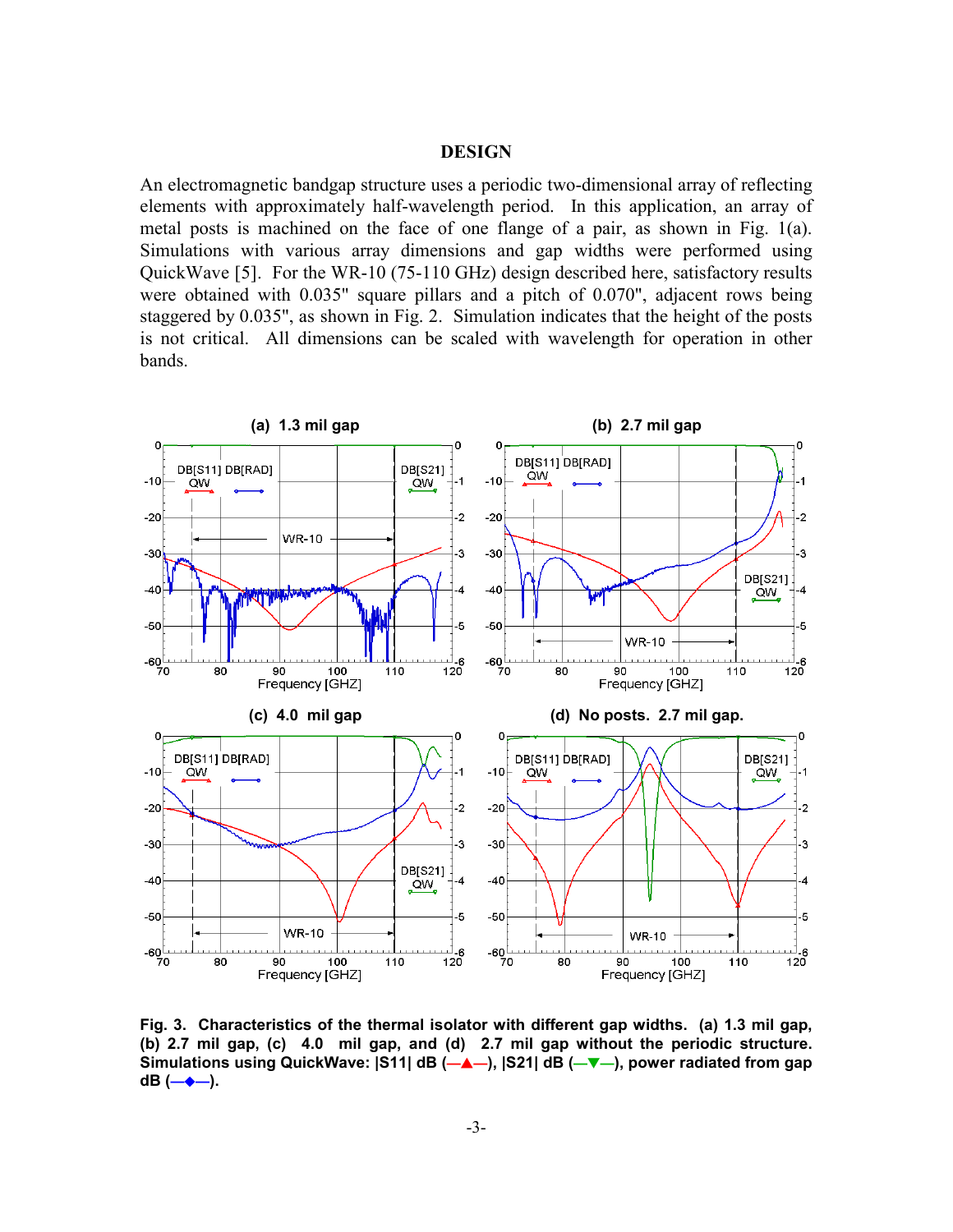Figure 3 compares the performance of WR-10 thermal isolators using the bandgap array of Fig. 2 with gap widths 0.013", 0.027", and 0.0040", and also an isolator with gap width 0.0027" but without the bandgap array. For small gaps, the performance is nearly ideal. As the gap increases to 0.0027", the return loss remains better than 25 dB within waveguide band, and with a 0.004" gap the return loss is greater than 20 dB. It is clear that the gap between the flanges can be as large as 3% of a wavelength without serious degradation of the transmission and return loss over the full waveguide band. For the isolator without the bandgap array, a strong transmission minimum is present near the center of the band. It has also been observed that without the bandgap structure, the isolator is quite sensitive to misalignment and gap width, and is particularly sensitive to cocking.



**Fig. 4. Characteristics of the thermal isolator with different lateral misalignments. (a) No misalignment (same as Fig 3(b)), (b) 5 mil misalignment in the** *a* **direction, (c) 5 mil misalignment in the** *b* **direction, (d) 5 mil misalignment in both** *a* **and** *b* **directions. In all** cases the gap width is 2.7 mils. Simulations using QuickWave:  $|S11|$  dB (-A-),  $|S21|$  dB **(-V**–), power radiated from gap dB (-◆–).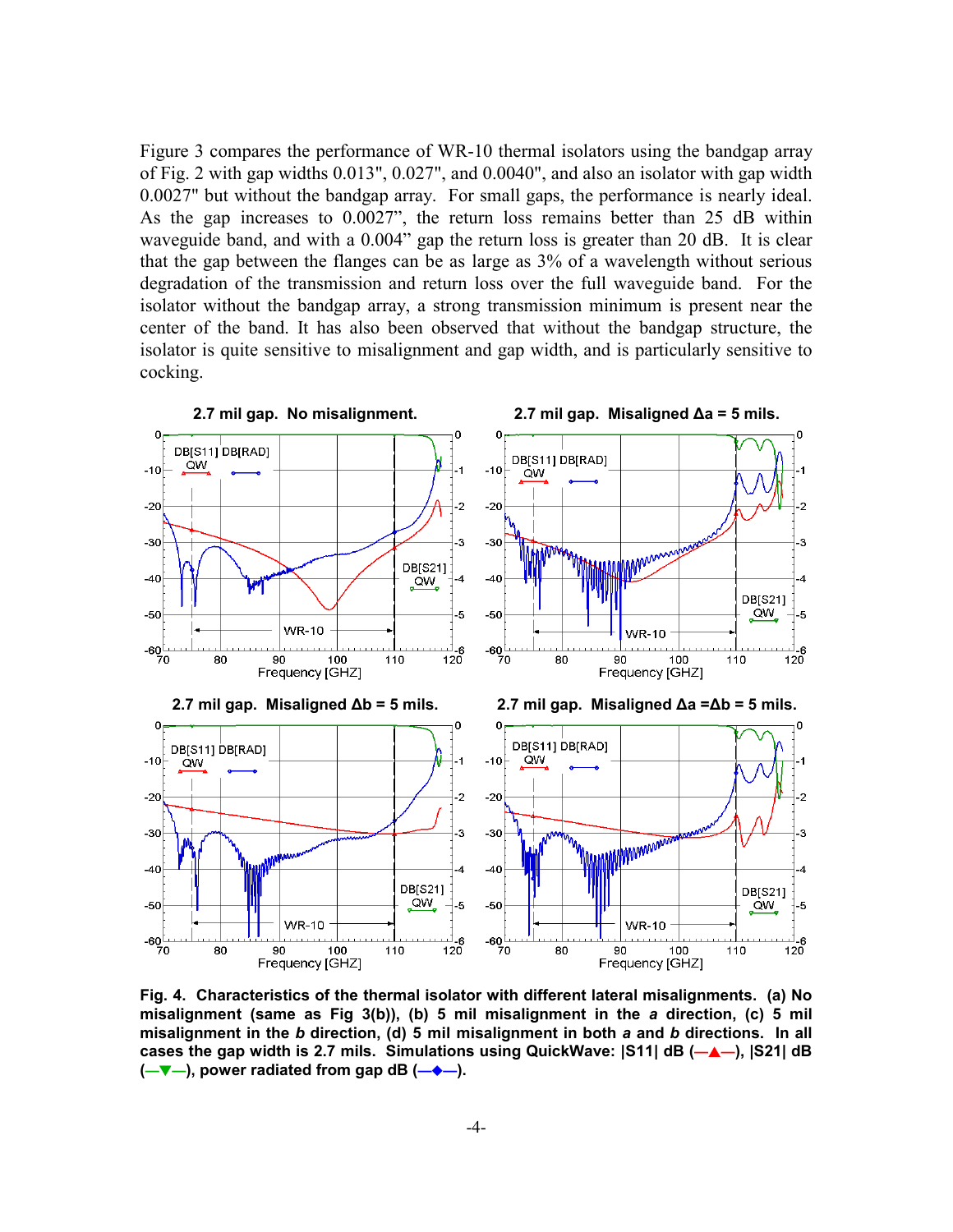Figure 4 shows the effect of misalignments between the two flanges, and indicates that for reasonable machining tolerances good performance can be maintained.



**Fig. 5. Heat flow through the thermal isolator compared with that of plated and unplated stainless-steel waveguides of the same length (1.0"). (a) Cross-section of the G-10 support. The graphs show the heat flow when the cold end is at (b) 4 K, (c) 15 K, and (d) 80 K, for G-10 (→→), stainless-steel WR-10 with 10 mil wall thickness (→■→), and** stainless-steel WR-10 with 10-mil wall thickness plated inside with 40 µ-in copper ( $\leftarrow \blacktriangle -$ ).

## **HEAT FLOW CALCULATIONS**

To compare the thermal performance of the isolator with that of a comparable length of stainless-steel waveguide, we consider the isolator supported as shown in Fig. 1(b) by a G-10 glass-epoxy tube of inside diameter 3/4" and wall thickness 1/16". Four 0.3" wide slots were machined in the G-10 tube to reduce heat flow. The cross-section of the G-10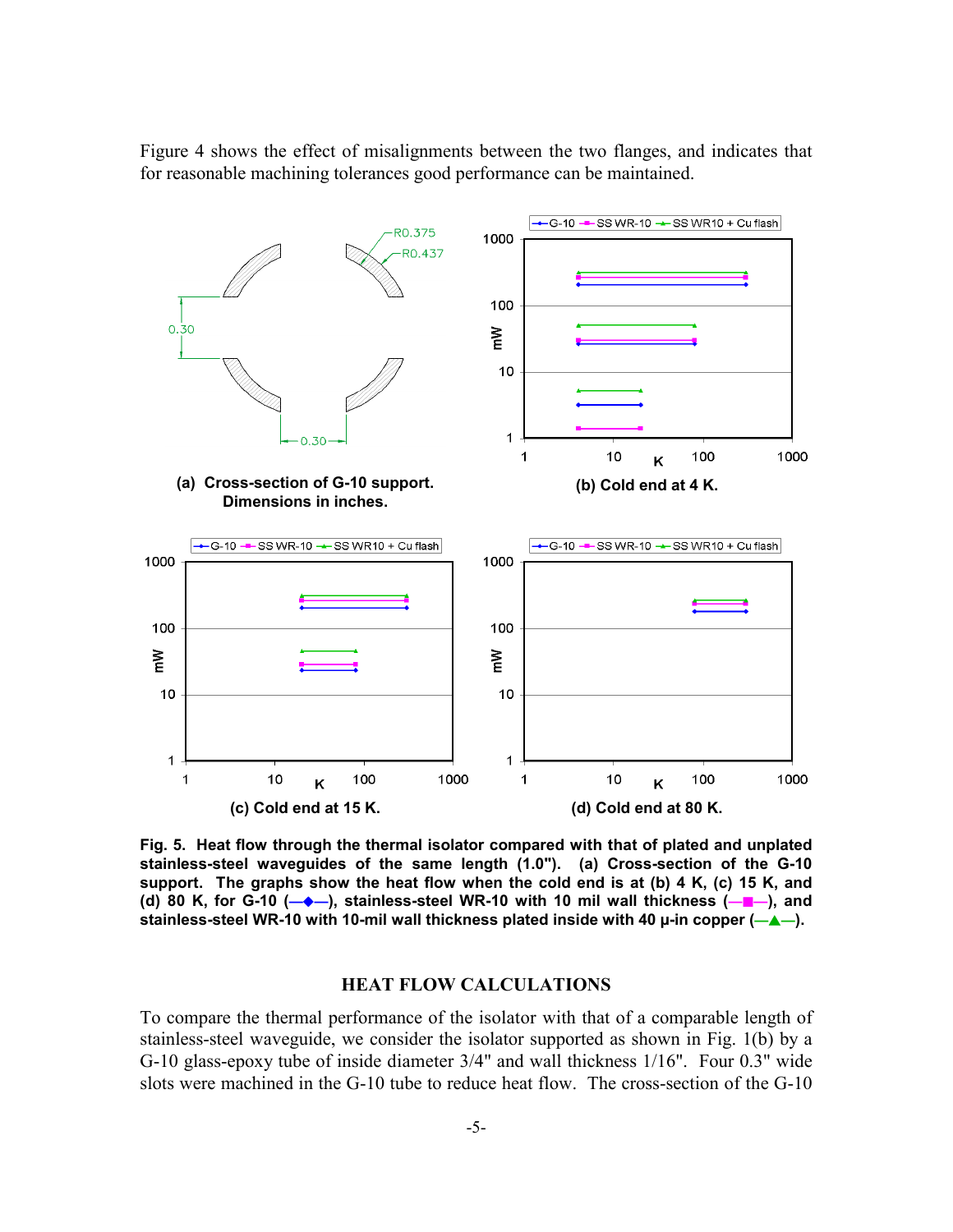support is shown in Fig.  $5(a)$ . The stainless-steel WR-10 waveguide has a wall thickness of 0.010", and, in one example, it is plated inside with 40  $\mu$ -in of copper. The heat flow was calculated from the thermal conductivity *Κ*(*T*) of the materials. Figs. 5(b)-(d) show the results of the thermal analysis. It is clear that the G-10 supported isolator is superior except when the isolator spans 4-20 K, in which range the unplated stainless-steel waveguide is superior thermally. For all other temperature spans (4-80, 4-300, 20-80, 20- 300, and 80-300 K), the G-10 supported isolator has lower heat flow than the stainlesssteel waveguide by a factor of 1.2-1.3. Compared with the copper-plated stainless-steel waveguide, the G-10 supported isolator has lower heat flow by a factor of 1.5-2.0. The RF loss of unplated stainless-steel WR-10 waveguide is  $\sim$ 1 dB/inch higher than that of coin silver waveguide as used in a gap type of isolator.

#### **CONSTRUCTION**

The two waveguide sections are glued into a thin-walled G-10 glass-epoxy tube, as shown in Fig. 1(b), using Armstrong A12 epoxy. To maintain alignment while the epoxy cures, a removable mandrel is inserted through both waveguides. Differential contraction between coin silver and G-10 is approximately 0.0012 inches/inch from 300 K to 4 K, so for cryogenic operation, the isolator can be made with no gap at room temperature. (The isolators described here were measured at room temperature, so the desired gap was set with a spacer during assembly.)



**Fig. 6. Measured and simulated characteristics of the thermal isolator with a 2.7 mil gap. Measurements: |S11| dB (-<u>X</u>-), |S21| dB (-<b>n**-). Simulations using QuickWave (same as **Fig. 3(b)): |S11| dB (--A-), |S21| dB (--V-), power radiated from gap dB (--+).** The **ripples on the measured |S11| data are caused by the interaction between the reflections at the two flanges (< -30 dB) and the gap itself.**